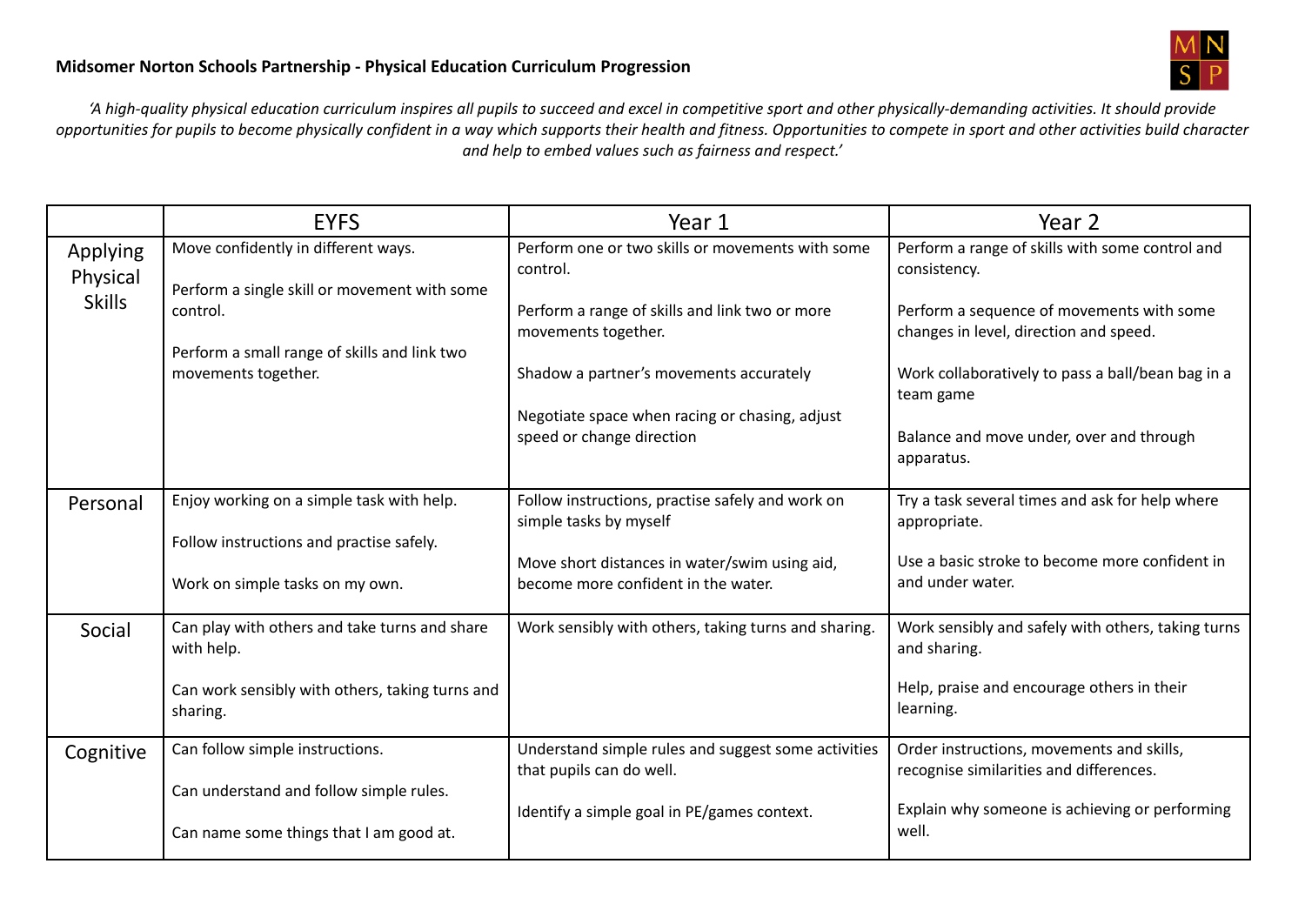

'A high-quality physical education curriculum inspires all pupils to succeed and excel in competitive sport and other physically-demanding activities. It should provide opportunities for pupils to become physically confident in a way which supports their health and fitness. Opportunities to compete in sport and other activities build character *and help to embed values such as fairness and respect.'*

| Creative                                          | I can observe and copy others.<br>I can explore and describe different<br>movements.                                                                                  | Explore and describe different movements                                                                                                                                                                                                             | Compare my movements and skills with those of<br>others.<br>Select and link movements together to fit a<br>theme.                                                                                                                                                       |  |
|---------------------------------------------------|-----------------------------------------------------------------------------------------------------------------------------------------------------------------------|------------------------------------------------------------------------------------------------------------------------------------------------------------------------------------------------------------------------------------------------------|-------------------------------------------------------------------------------------------------------------------------------------------------------------------------------------------------------------------------------------------------------------------------|--|
| <b>KU Health</b><br>and Fitness                   | Aware of the changes to the way I feel when I<br>exercise.<br>Aware of why exercise is important for good<br>health.                                                  | Understand the effect of exercise on our bodies and<br>why it is important for good health.                                                                                                                                                          | Articulate how body feels before, during and<br>after exercise, and why.<br>Use equipment appropriately and move and land<br>safely.                                                                                                                                    |  |
| <b>Key Skills</b><br>(NC Aims)                    | Children show good control and<br>$\bullet$<br>co-ordination in large and small<br>movements<br>They move confidently in a range of<br>ways, safely negotiating space | ×<br>balance, agility and coordination, and begin to apply these in a range of activities<br>participate in team games, developing simple tactics for attacking and defending<br>$\mathbf{r}$<br>perform dances using simple movement patterns.<br>× | master basic movements including running, jumping, throwing and catching, as well as developing                                                                                                                                                                         |  |
| Key<br>Vocabulary<br>and<br>Threshold<br>Concepts |                                                                                                                                                                       | Warm-up, heartbeat, walk, jog, skip, gallop, jump,<br>stretch, tall, long, straight, small, curl, back, tummy,<br>bottom, knees, feet, shoulders, hands, hop, crawl,<br>slide, throw, space<br>Learning the effect of exercise on our own bodies     | Narrow, tuck, squat, wide, star, muscles, tight,<br>repeat, travel, creep, levels, apparatus, balance,<br>smooth, goal, score, position, pass, attack, entry,<br>exit, water-safety, stroke, push, glide, teamwork<br>Learning the effect of exercise on our own bodies |  |
|                                                   |                                                                                                                                                                       | and how it contributes to a healthy lifestyle.<br>How we can respond creatively to stimuli within<br>dance.<br>Behaving safely in water. Entering and exiting water<br>safely.                                                                       | and how it contributes to a healthy lifestyle.<br>How we can respond creatively to stimuli within<br>dance.<br>Understanding the risk in water. Entering and<br>exiting water safely.                                                                                   |  |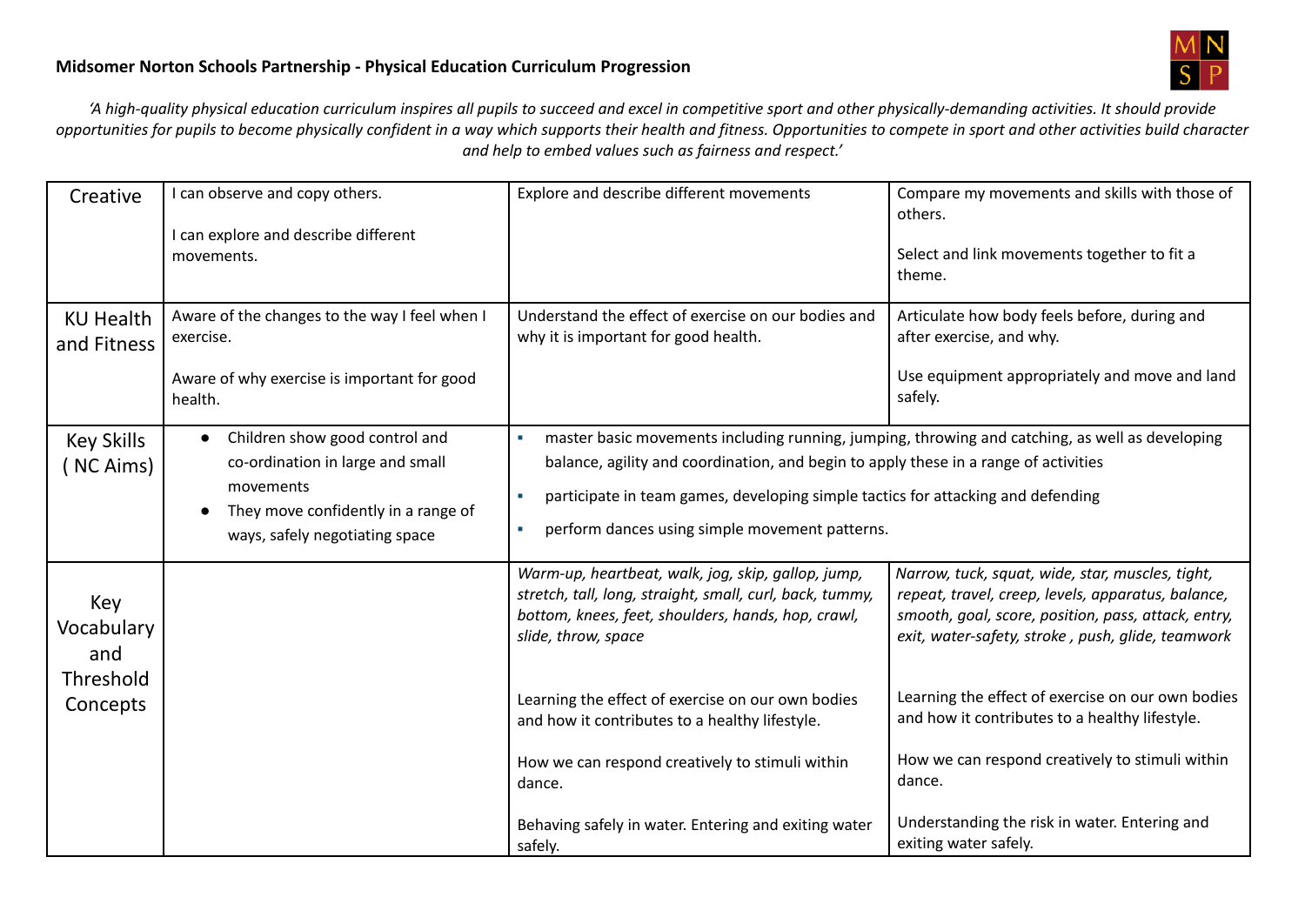

'A high-quality physical education curriculum inspires all pupils to succeed and excel in competitive sport and other physically-demanding activities. It should provide opportunities for pupils to become physically confident in a way which supports their health and fitness. Opportunities to compete in sport and other activities build character *and help to embed values such as fairness and respect.'*

| Skills and  | Agility 1                                                      | Agility 1                                                      | Agility 1                                                                 |
|-------------|----------------------------------------------------------------|----------------------------------------------------------------|---------------------------------------------------------------------------|
| knowledge   | Can the children follow a ball and collect it?                 | Can the children roll a ball, chase it and collect it          | Can the children, starting in a lying or seated                           |
| to be       |                                                                | facing the opposite direction?                                 | position, chase a ball and collect it facing the                          |
|             | Agility 2                                                      |                                                                | opposite direction?                                                       |
| assessed    | Can the children collect a bounced ball?                       | Agility 2                                                      |                                                                           |
| for depth   |                                                                | Standing 1m away from a partner, can the children              | Agility 2                                                                 |
| of learning |                                                                | retrieve a bounced ball before 2 bounces?                      | Standing 1m away from a partner, can the                                  |
|             |                                                                |                                                                | children retrieve a bounced ball before 2                                 |
| POP tasks   |                                                                |                                                                | bounces, from a choice of 2 dropped balls from                            |
|             |                                                                |                                                                | either hand of the partner?                                               |
|             |                                                                | Balance 1                                                      |                                                                           |
|             | Balance 1<br>Can the children stand still with one foot on the | Can the children stand still with one foot on the              | Balance 1                                                                 |
|             |                                                                |                                                                | Can the children balance on one leg and do<br>mini-squats? (on both legs) |
|             | floor for a short period? (on both legs)                       | floor for 10 seconds without losing balance? (on<br>both legs) |                                                                           |
|             | <b>Balance 2</b>                                               |                                                                | Balance 2                                                                 |
|             | Can the children jump from 2 feet to 2 feet and                | <b>Balance 2</b>                                               | Can the children jump from 2 feet to 2 feet with a                        |
|             | maintain their balance?                                        | Can the children jump from 2 feet to 2 feet                    | quarter/half turn and keep their balance?                                 |
|             |                                                                | forwards, backwards and side to side?                          |                                                                           |
|             |                                                                |                                                                |                                                                           |
|             | Co-ordination 1                                                | Co-ordination 1                                                | Co-ordination 1                                                           |
|             | Roll a ball around cones, hoops and people.                    | Sitting on the floor with legs in front of them, can           | Standing up, can the children roll a ball up and                          |
|             |                                                                | the children roll the ball along the floor around their        | down their legs and round their upper body?                               |
|             | Co-ordination 2                                                | body using both hands?                                         |                                                                           |
|             | Can the children follow movements such as                      |                                                                | Co-ordination 2                                                           |
|             | side-steps and hopping?                                        | Co-ordination 2                                                | Can the children side-step including a 180 degree                         |
|             |                                                                | Can the children side-step, gallop, hop and skip               | front and reverse pivot in between? Can the                               |
|             |                                                                | appropriately?                                                 | children skip so their opposite elbow meets the                           |
|             |                                                                |                                                                | knee?                                                                     |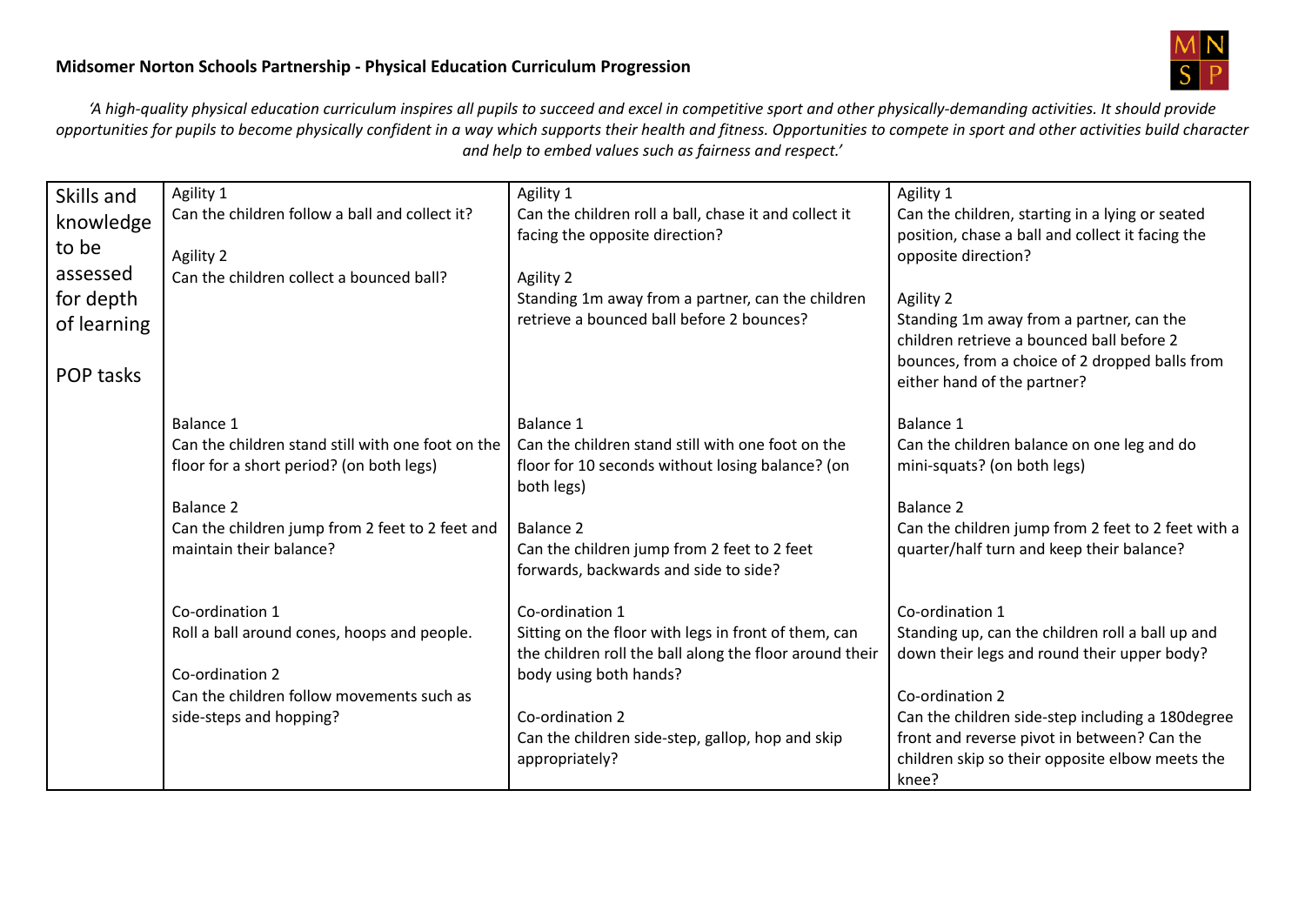

'A high-quality physical education curriculum inspires all pupils to succeed and excel in competitive sport and other physically-demanding activities. It should provide opportunities for pupils to become physically confident in a way which supports their health and fitness. Opportunities to compete in sport and other activities build character *and help to embed values such as fairness and respect.'*

# Milestone 1

## Games: • Use the terms 'opponent' and 'team-mate'.

- Use rolling, hitting, running, jumping, catching and kicking skills in combination.
- Develop tactics.
- Lead others when appropriate.

# Dance

- Copy and remember moves and positions.
- Move with careful control and coordination.
- Link two or more actions to perform a sequence.
- Choose movements to communicate a mood, feeling or idea.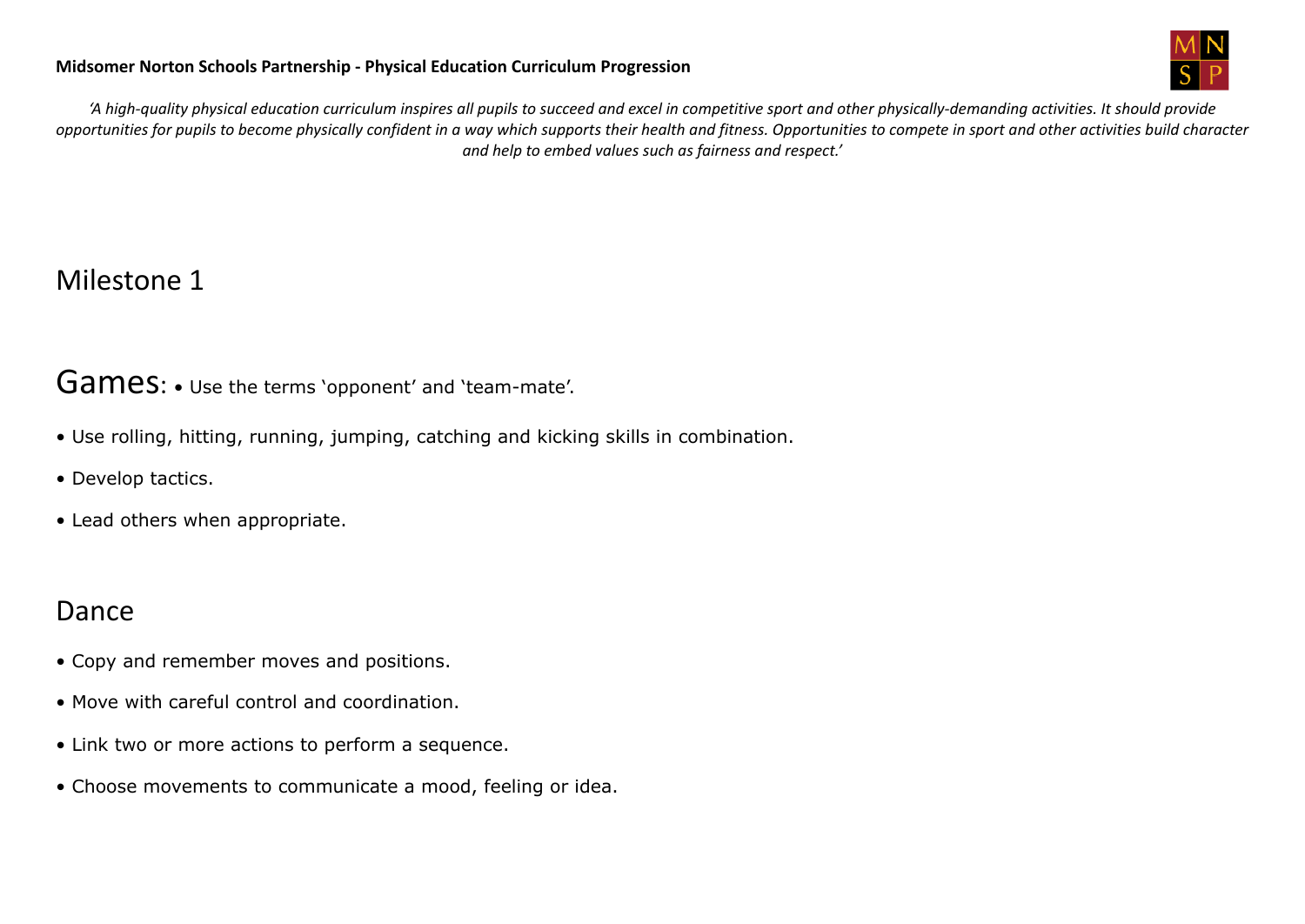

'A high-quality physical education curriculum inspires all pupils to succeed and excel in competitive sport and other physically-demanding activities. It should provide opportunities for pupils to become physically confident in a way which supports their health and fitness. Opportunities to compete in sport and other activities build character *and help to embed values such as fairness and respect.'*

### **Gymnastics:**

- Copy and remember actions.
- Move with some control and awareness of space.
- Link two or more actions to make a sequence.
- Show contrasts (such as small/tall, straight/curved and wide/narrow).
- Travel by rolling forwards, backwards and sideways.
- Hold a position whilst balancing on different points of the body.
- Climb safely on equipment.
- Stretch and curl to develop flexibility.
- Jump in a variety of ways and land with increasing control and balance.

### **Swimming**

Swim unaided up to 25 metres.

• Use one basic stroke, breathing correctly.